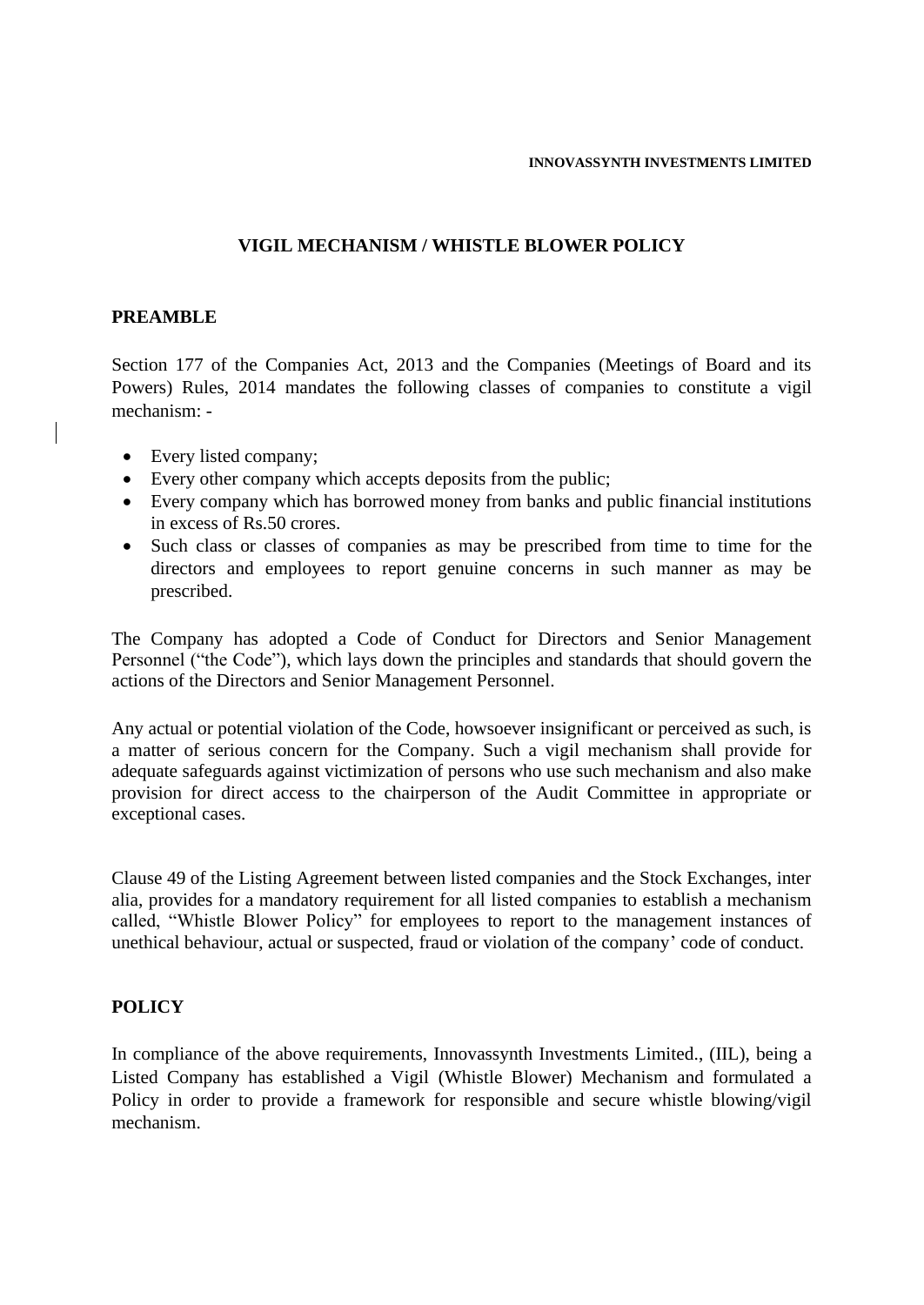#### **POLICY OBJECTIVES**

The Vigil (Whistle Blower) Mechanism aims to provide a channel to the Directors and employees to report genuine concerns about unethical behaviour, actual or suspected fraud or violation of the Codes of Conduct or policy.

The Company is committed to adhere to the highest standards of ethical, moral and legal conduct of business operations and in order to maintain these standards, the Company encourages its employees who have genuine concerns about suspected misconduct to come forward and express these concerns without fear of punishment or unfair treatment.

The mechanism provides for adequate safeguards against victimization of Directors and employees to avail of the mechanism and also provide for direct access to the Chairman of the Audit Committee in exceptional cases.

This neither releases employees from their duty of confidentiality in the course of their work nor can it be used as a route for raising malicious or unfounded allegations about a personal situation.

#### **DEFINITIONS**

**"Protected Disclosure"** means a written communication of a concern made in good faith, which discloses or demonstrates information that may evidence an unethical or improper activity under the title "SCOPE OF THE POLICY" with respect to the Company. It should be factual and not speculative and should contain as much specific information as possible to allow for proper assessment of the nature and extent of the concern.

**"Subject"** means a person or group of persons against or in relation to whom a Protected Disclosure is made or evidence gathered during the course of an investigation.

**"Vigilance Officer/Vigilance Committee or Committee"** is a person or Committee of persons, nominated/appointed to receive protected disclosures from whistle blowers, maintaining records thereof, placing the same before the Audit Committee for its disposal and informing the Whistle Blower the result thereof.

**"Whistle Blower"** is a Director or employee who makes a Protected Disclosure under this Policy and also referred in this policy as complainant.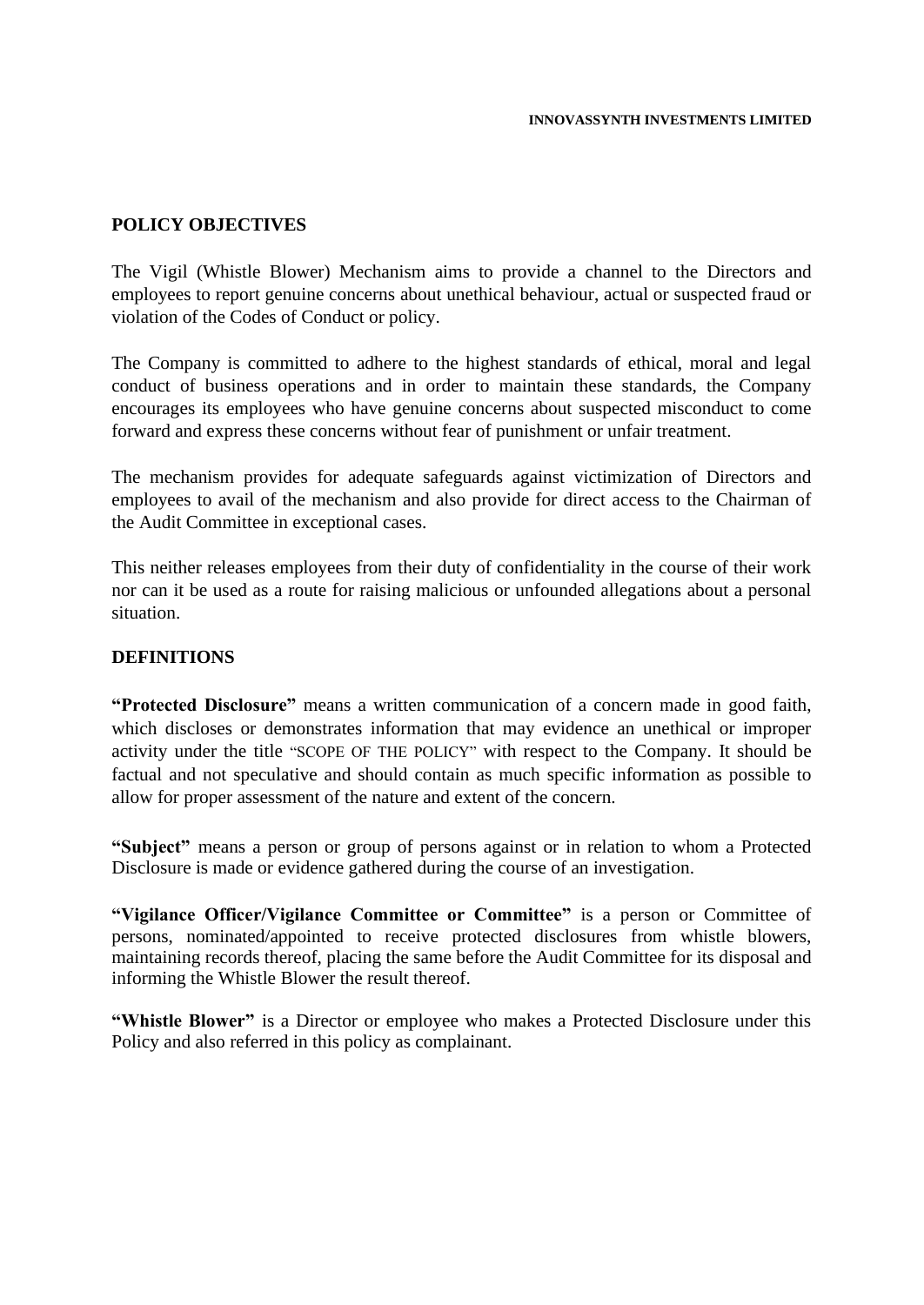#### **SCOPE**

The Policy is an extension of the Code of Conduct for Directors & Senior Management Personnel and covers disclosure of any unethical and improper or malpractices and events which have taken place/ suspected to take place involving:

- 1. Breach of the Company's Code of Conduct.
- 2. Breach of Business Integrity and Ethics.
- 3. Breach of terms and conditions of employment and rules thereof.
- 4. Intentional Financial irregularities, including fraud, or suspected fraud.
- 5. Deliberate violation of laws/regulations.
- 6. Gross or Wilful Negligence causing substantial and specific danger to health, safety and environment.
- 7. Manipulation of company data/records.
- 8. Pilferation of confidential/propriety information.
- 9. Gross Wastage/misappropriation of Company funds/assets.

## **ELIGIBILITY**

All Directors and Employees of the Company are eligible to make Protected Disclosures under the Policy in relation to matters concerning the Company.

#### **PROCEDURE**

All Protected Disclosures should be reported in writing by the complainant as soon as possible, not later than 30 days after the Whistle Blower becomes aware of the same and should either be typed or written in a legible handwriting in English.

The Protected Disclosure should be submitted under a covering letter signed by the complainant in a closed and secured envelope and should be super scribed as **"Protected disclosure under the Vigil Mechanism / Whistle Blower policy"** or sent through email with the subject **"Protected disclosure under the Vigil Mechanism /Whistle Blower policy"**. If the complaint is not super scribed and closed as mentioned above, the protected disclosure will be dealt with as if a normal disclosure.

All Protected Disclosures should be addressed to the Vigilance Officer of the Company or to the Chairman of the Audit Committee in exceptional cases.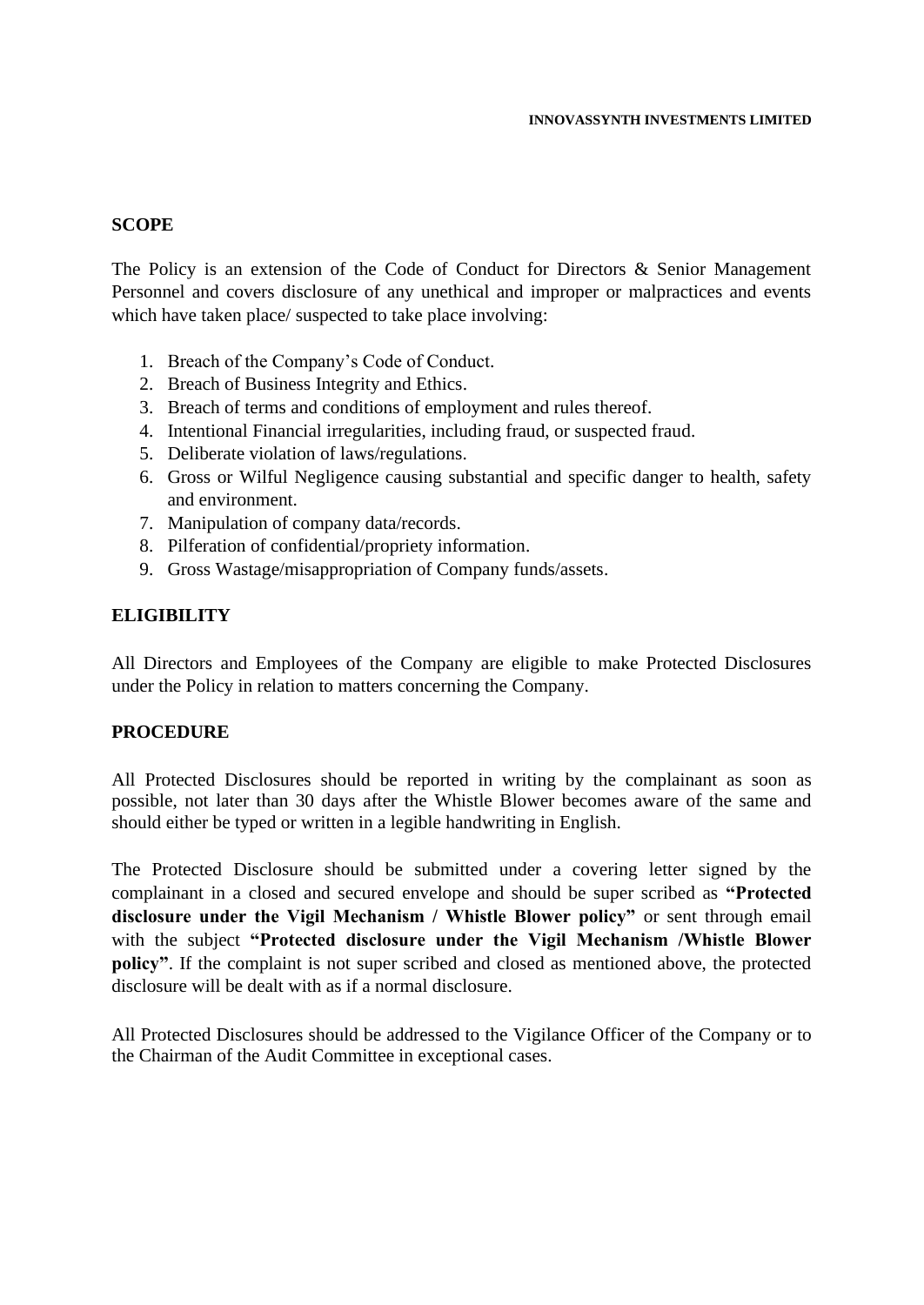The contact details of the Vigilance Officers are as under:-

#### **Name and Address:-**

**Dr. B. Sahu Director 1103, Raheja Empress, 392 V. S. Marg, Prabhadevi, Mumbai, 400025 Email – secretarial@innovassynthinvestments.in** 

The contact details of the Chairman of the Audit Committee is as under:-

#### **Name and Address:-**

**Mr.K. Ramasubramanian 403, Patel New Bldg, Opp. Patel Engg Ltd., Patel Estate, Jogeshwari (W), Mumbai, 400102. Email – secretarial@innovassynthinvestments.in** 

In order to protect the identity of the complainant, the Vigilance Officer will not issue any acknowledgement to the complainants and they are not advised neither to write their name / address on the envelope nor enter into any further correspondence with the Vigilance Officer.

Anonymous / Pseudonymous disclosure shall not be entertained by the Vigilance Officer.

On receipt of the protected disclosure the Vigilance Officer shall detach the covering letter bearing the identity of the Whistle Blower and process only the Protected Disclosure.

#### **INVESTIGATION**

All Protected Disclosures under this policy will be recorded and thoroughly investigated. The Vigilance Officer will carry out an investigation either himself/herself or by involving any other Officer of the Company/ Committee constituted for the same /an outside agency before referring the matter to the Audit Committee of the Company.

The Audit Committee, if deems fit, may call for further information or particulars from the complainant and at its discretion, consider involving any other/additional Officer of the Company and/or Committee and/ or an outside agency for the purpose of investigation.

The investigation by itself would not tantamount to an accusation and is to be treated as a neutral fact finding process.

The investigation shall be completed normally within 90 days of the receipt of the protected disclosure and is extendable by such period as the Audit Committee deems fit.

Any member of the Audit Committee or other officer having any conflict of interest with the matter shall disclose his/her concern /interest forthwith and shall not deal with the matter.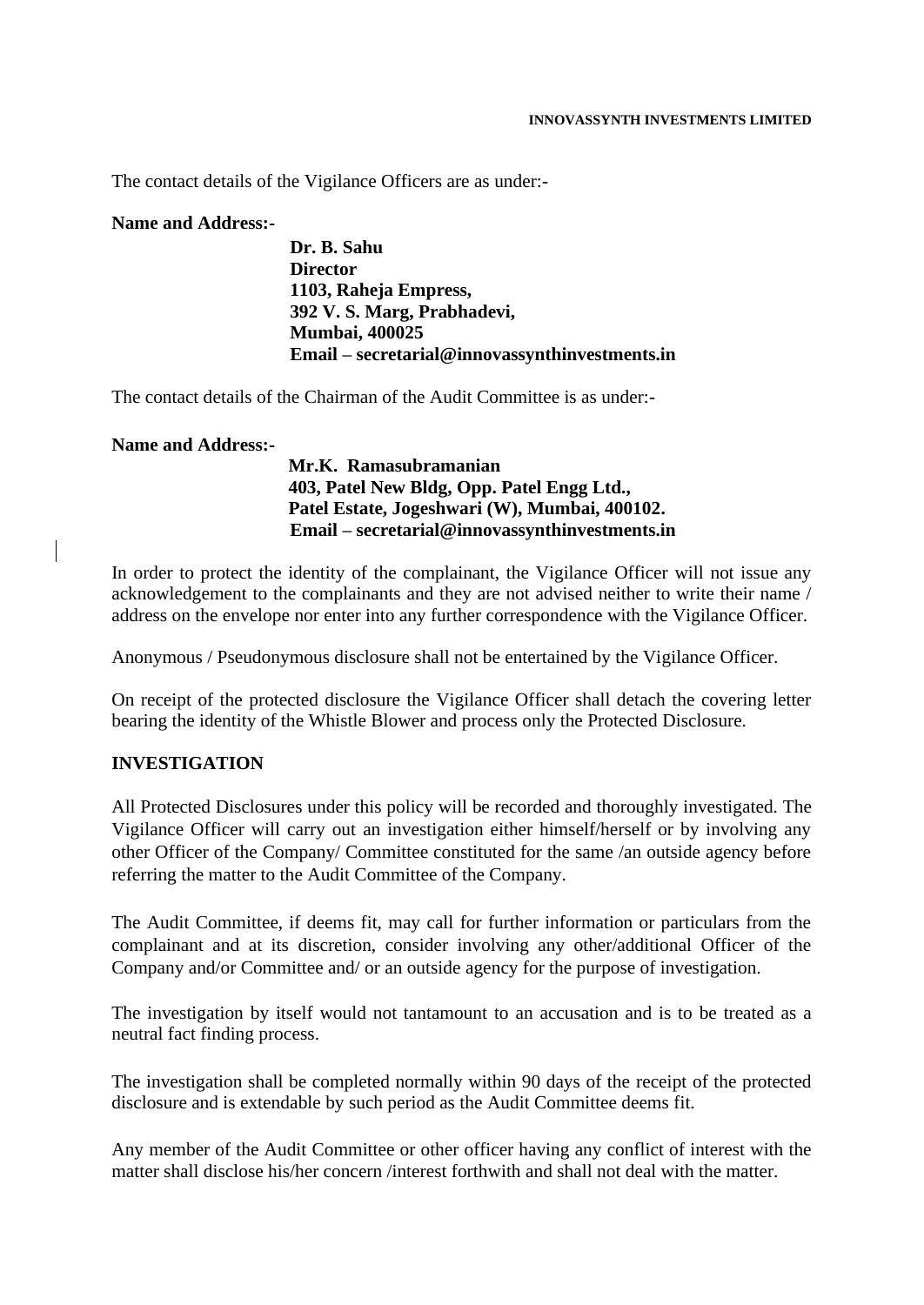## **DECISION AND REPORTING**

If an investigation leads to a conclusion that an improper or unethical act has been committed, the Chairman of the Audit Committee shall recommend to the Board of Directors of the Company to take such disciplinary or corrective action as it may deem fit.

Any disciplinary or corrective action initiated against the Subject as a result of the findings of an investigation pursuant to this Policy shall adhere to the applicable personnel or staff conduct and disciplinary procedures.

A quarterly report with number of complaints received under the Policy and their outcome shall be placed before the Audit Committee and the Board.

A complainant who makes false allegations of unethical & improper practices or about alleged wrongful conduct of the Subject to the Vigilance Officer or the Audit Committee shall be subject to appropriate disciplinary action in accordance with the rules, procedures and policies of the Company.

#### **CONFIDENTIALITY**

The complainant, Vigilance Officer, Members of Audit Committee, the Subject and everybody involved in the process shall, maintain confidentiality of all matters under this Policy, discuss only to the extent or with those persons as required under this policy for completing the process of investigations and keep the papers in safe custody.

## **PROTECTION**

No unfair treatment will be meted out to a Whistle Blower by virtue of his/ her having reported a Protected Disclosure under this policy. Adequate safeguards against victimisation of complainants shall be provided. The Company will take steps to minimize difficulties, which the Whistle Blower may experience as a result of making the Protected Disclosure.

The identity of the Whistle Blower shall be kept confidential to the extent possible and permitted under law. Any other employee assisting in the said investigation shall also be protected to the same extent as the Whistle Blower.

#### **DISQUALIFICATIONS**

While it will be ensured that genuine Whistle Blowers are accorded complete protection from any kind of unfair treatment as herein set out, any abuse of this protection will warrant disciplinary action.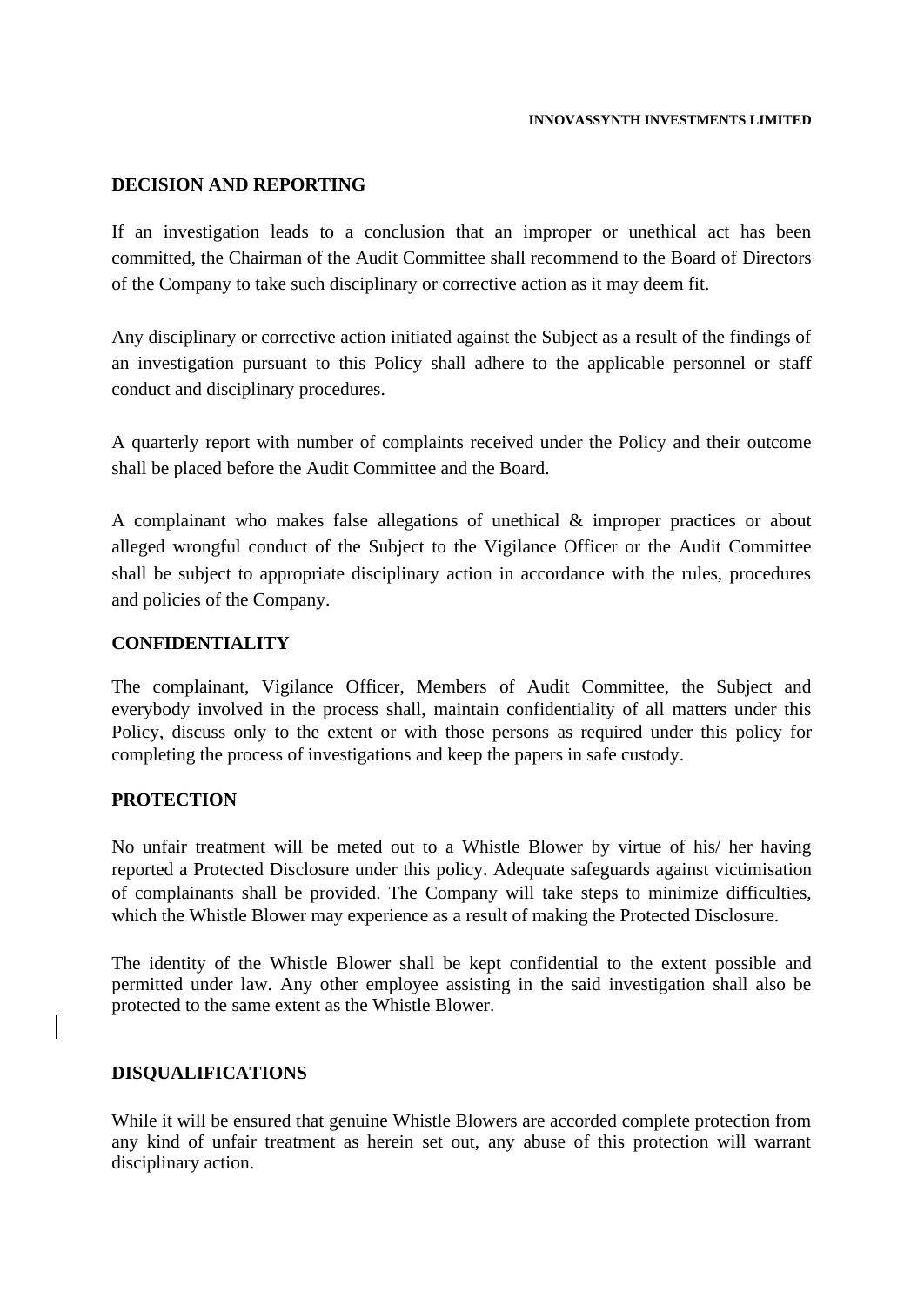#### **INNOVASSYNTH INVESTMENTS LIMITED**

Protection under this Policy would not mean protection from disciplinary action arising out of false or bogus allegations made by a Whistle Blower knowing it to be false or bogus or with a mala fide intention.

Whistle Blowers, who make any Protected Disclosures, which have been subsequently found to be mala fide, frivolous or malicious, shall be liable to be prosecuted.

# **ACCESS TO CHAIRMAN OF THE AUDIT COMMITTEE**

The Whistle Blower shall have right to access Chairman of the Audit Committee directly in exceptional cases and the Chairman of the Audit Committee is authorized to prescribe suitable directions in this regard.

## **COMMUNICATION**

Directors and Employees shall be informed of the Policy by publishing on the notice board and the website of the Company.

## **RETENTION OF DOCUMENTS**

All Protected disclosures in writing or documented along with the results of Investigation relating thereto, shall be retained by the Company for a period of 5 (five) years or such other period as specified by any other law in force, whichever is more.

#### **AMENDMENT**

The Company reserves its right to amend or modify this Policy in whole or in part, at any time without assigning any reason whatsoever. However, no such amendment or modification will be binding on the Directors and employees unless the same is not communicated in the manner described as above.

DATE: 8<sup>th</sup> November, 2014

#### **FOR INNOVASSYNTH INVESTMENTS LIMITED**

**PLACE: Mumbai**

**Sd/-**

**MANAGING DIRECTOR**